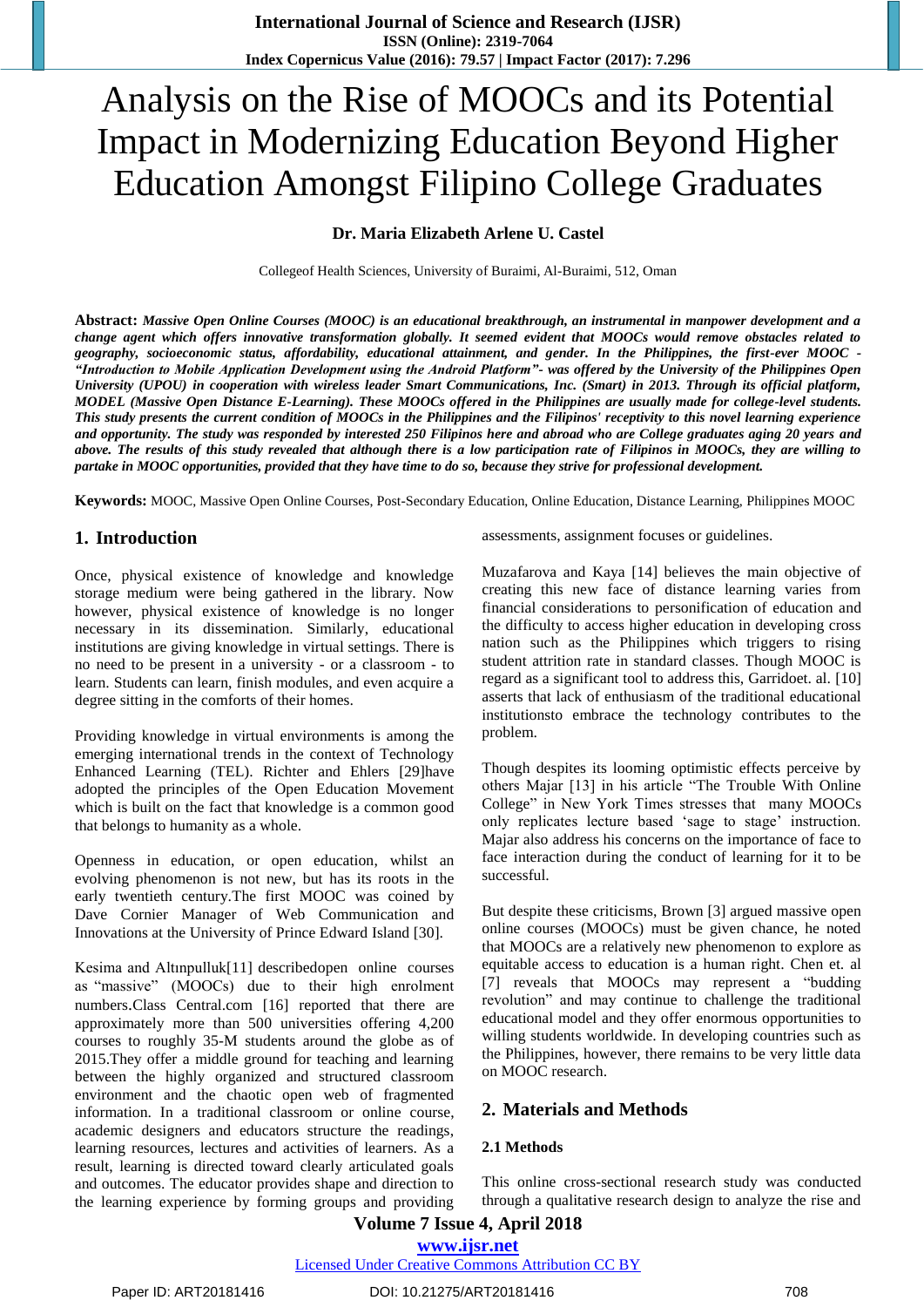# **International Journal of Science and Research (IJSR) ISSN (Online): 2319-7064 Index Copernicus Value (2016): 79.57 | Impact Factor (2017): 7.296**

impact of MOOC in the Philippines after it was first introduced locally on 2013 by the University of The Philippines. This utilizes the Modernization theory to explain the process of modernization within societies. In relation to the modernization theory, we can also apply the Walt Whitman Rostow"s Model of Development.

The modernization theorycan be used to explore the process of modernization within the education system - particularly the birth of Massive Open Online Courses. Using the modernization model, as explained in was in Encyclopedia of Sociology by Borgatta et. al [4] the researcher can use the progressive transition from a 'pre-modern' or 'traditional' learning platform to 'modern' open education. There will be a comparative exploration on the delivery of knowledge through traditional settings versus the delivery of knowledge through virtual settings.

In accordance to the Modernization theory, this study will also expound on all the factors which contributed to the changes which demanded the creation of Massive Open Online Courses here and abroad. Aside from identifying the social variables which contributed to the adaptation and existence of MOOCs in the Philippines, this study will also explore how exactly the Philippine population is responding to this opportunity. This study will focus on the part of the population which is most inclined, suited, and probably most capable of utilizing the supposed benefits of MOOC learning - College Graduates. Through the modernization theory, the study will delve on the potential impact of the existence MOOCs to the learning experiences and opportunities of the Population.

To further establish the claim that learning experiences are undergoing Modernization, and to further explore the nature, development, and reception of Massive Open Online Courses in the Philippines, we will use Rostow"s model of the five stages of development.

| Table 1: Stages of Development and the Evolution of Learning Experiences in the Philippines |  |  |
|---------------------------------------------------------------------------------------------|--|--|
|                                                                                             |  |  |

| Stages of                   | Various Variables and Factors prompting the Evolution of Learning Experiences in the Philippines                    |
|-----------------------------|---------------------------------------------------------------------------------------------------------------------|
| Development                 |                                                                                                                     |
| STAGE 1:                    | Learning courses are only offered through formal higher education which requires either two or much longer.         |
| <b>Traditional Learning</b> | Students will have to attend classes within prescribed class schedules. Formal education in a classroom and         |
| Experience                  | delivered through the use of physical materials such as books, and supervised by a professor who is always          |
|                             | present during class.                                                                                               |
|                             | In the 1987 Constitution of the Republic of the Philippines, Article XIV provided in Philippine Gazette [24], it    |
| STAGE 2:                    | was noted that the state would make quality education accessible to all Filipinos by developing non-formal,         |
| <b>Transitional Stage:</b>  | informal, and indigenous learning systems, self-learning, independent, and out-of-school study programs. In         |
| Introduction of Non-        | most cases, communication between the education provider and the learner was through the postal system, very        |
| formal Education            | limited face-to-face sessions, and later on, email correspondence.                                                  |
| STAGE 3: Take Off:          | In the recent years, Wikipilipinas website [17] confirms homeschooling and open universities have                   |
| Promotion of                | mushroomed in the Philippines due to the ease of long-distance communication over the Internet and the rising       |
| <b>Distance Education</b>   | cost of education and other resources. In this type students can study at their own pace and they are given a       |
|                             | more flexible schedule that enables the student to pursue work or other interests while studying. The choices       |
|                             | available to the student are wider than usual but not totally open.                                                 |
|                             | Philippine Gazette [22] made mention the Republic Act No. 10650 also known as the Open Distance Learning            |
| STAGE 4: Drive to           | Act states that it is the policy of the State to expand and further democratize access to quality tertiary          |
| Maturity:                   | education through the promotion and application of open learning as a philosophy of access to educational           |
| Emergence of Open           | services, and the use of distance education as an appropriate, efficient and effective system of delivering quality |
| Universities and            | higher and technical educational services in the country". In open learning, the student is given a large degree    |
| <b>Online Courses</b>       | of control of the learning process. Bonk [3] describes openness refers to entry criteria, time (including the pace) |
|                             | of learning, the place where learning takes place, the learning materials used and the learning process itself.     |
|                             | Students study independently, with the guidance of a teacher or a tutor who grades and comments on their work       |
|                             | online. Students also communicate with their teacher and other students in their "online" classroom.                |
|                             | The Internet in the Philippines [18] has improved considerably since it was first made available in 1994,           |
| STAGE 5: High               | although the country still had the poorest and slowest LTE broadband internet access and coverage in the world      |
| Mass Consumption:           | as of 2014. According to InternetLiveStats.com [27], more than 44,000,000 people use the internet in the            |
| Introduction of             | country. This has paved the way to the introduction of MOOCs. Enzo, in his article in Inquirer Newspaper [9]        |
| Massive Open                | his says anyone with Internet connectivity can sign up for these courses, which run from a month to 15 weeks.       |
| <b>Online Courses</b>       | With MOOCs, learning is delivered on different topics aimed at large-scale interactive participation and open       |
|                             | access via the web. Instead of books, course materials such as videos, ebooks, power point presentations, and       |
|                             | downloadable reading and problem sets are being offered. At present however, there still remains to be very         |
|                             | limited MOOCs offered to Filipinos by local universities, colleges, and learning institutions.                      |

# **Volume 7 Issue 4, April 2018**

**<www.ijsr.net>**

[Licensed Under Creative Commons Attribution CC BY](http://creativecommons.org/licenses/by/4.0/)

#### Paper ID: ART20181416 DOI: 10.21275/ART20181416 709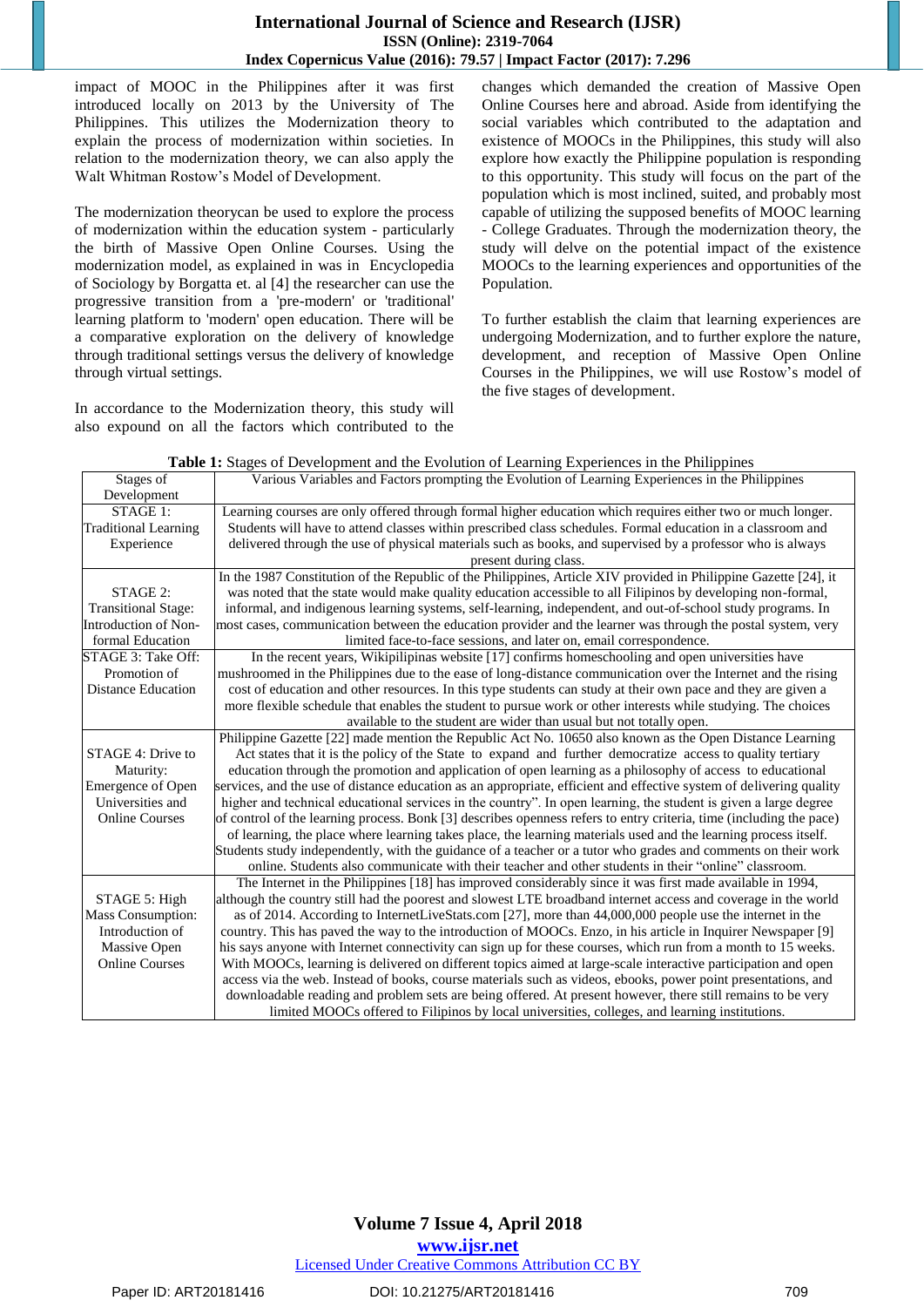

**Figure 1:** Conceptual Framework of the Study Using the Modernization Theory of Development Mode

The researcher utilized the random and snow ball sampling approach by sharing the online questionnaire via a Google Form link through Facebook and email correspondence to attract interested respondents. Interested respondents were given equal opportunity to participate voluntarily in the study. Those who have participated are free to share the link,thus sampling is done randomly with snowball effect. The survey was made online last year, June 2016. The questionnaire was created in Google Forms and the survey was administered through the distribution of the Google Form link via Facebook Shares to various Facebook groups and Facebook Messages through Messenger. Email correspondence was also conducted

The questionnaire consists of Six Sections:

**Section 1:** Personal characteristic of respondents consisting of age, name, gender, current location, highest educational attainment and employment status.

**Section 2:** Aims to assess knowledge and awareness of MOOC, participation, and rationale if respondent is a participant, and to determine MOOC university affiliation, and MOOC area of interest by the participant.

Section 3: Focuses on reason/s for MOOC participation. The section includes eight choices for respondents to tick in a Likert scale of 1 to 5 ranging from Strongly Agree to Strongly Disagree.

**Section 4:** Aims to assess the challenges and difficulties encountered by MOOC participants during the learning process. It poses eight statements for respondents to tick in a Likert scale of 1 to 5 ranging from Strongly Agree to Strongly Disagree. This section also determines whether the aforementioned MOOC sessions of the participants were completed.

**Section 5:** Deals with the deemed benefits of the survey respondents who participated in MOOCs. It includes eight statements for respondents to tick in a Likert scale of 1 to 5 ranging from Strongly Agree to Strongly Disagree.

**Section 6:** The last section reserved for those who have never participated in MOOCs before. This was included to identify rationales of non-participating respondents. This includes seven statements for respondents to rate in the given 5-point Likert scale as well.

This online questionnaire with six sections was designed to analyze the rise and impact of MOOC among Filipino College Graduates. It was designed with simplicity and directness to invite answers to research queries. The first two sections can be answered by a tick to indicate yes or no answer and your best choice among the options given, while Sections 3 to 6 must be answered utilizing the 5 point Likert Scale.

The 5 point Likert Scale was used to quantify the responses for Sections Three to Six.

**Table 2:** Likert Scale

| Value | Limits        | Verbal                     | Interpretation |
|-------|---------------|----------------------------|----------------|
| 5     | $4.21 - 5.00$ | <b>Strongly Agree</b>      | SА             |
|       | $3.41 - 4.20$ | Agree                      |                |
| 3     | $2.61 - 3.40$ | Neither Agree nor Disagree |                |
| っ     | $1.81 - 2.60$ | Disagree                   |                |
|       | $.00 - 1.80$  | <b>Strongly Disagree</b>   |                |

To further analyze and understand the study frequency, percentage andweighted mean were utilized.

**Frequency (f):** This is used to describe a portion of variable in comparison with its whole.

**Percentage:** It is a descriptive measure to determine how the relationship between two (2) magnitudes, particularly, the relationship of a part to the whole.

**Ranking:** This is used to show the relative position of the mean scores arranged according to size and magnitude.

**Weighted mean (WM):** Since some responses to the item in the survey questionnaire are qualitative, weighted points are assigned for quantitative analysis. It will also determine the responses which are typical to the respondents as a group.

 $WM=Efx/n$  (1) Where:  $WM = weighted mean$  $E =$  summation  $F = frequency$  $X =$  weighted mean  $N =$ sample

After the retrieval of the accomplished online questionnaires, the responses were consolidated, tallied and analyzed according to the appropriate statistical formula mentioned earlier for the profile of the respondents.

This is the formula used to present and analyze data for Sections 1 and 2:

$$
P=100 (f/n) \tag{2}
$$

Where,  $F = F$  Frequency,  $N = Total Number of population$ ,  $100$  = Percentage constant

As for Sections 3 to 6, the 5-point Likert Scale was used to quantify the responses. The following formula was used: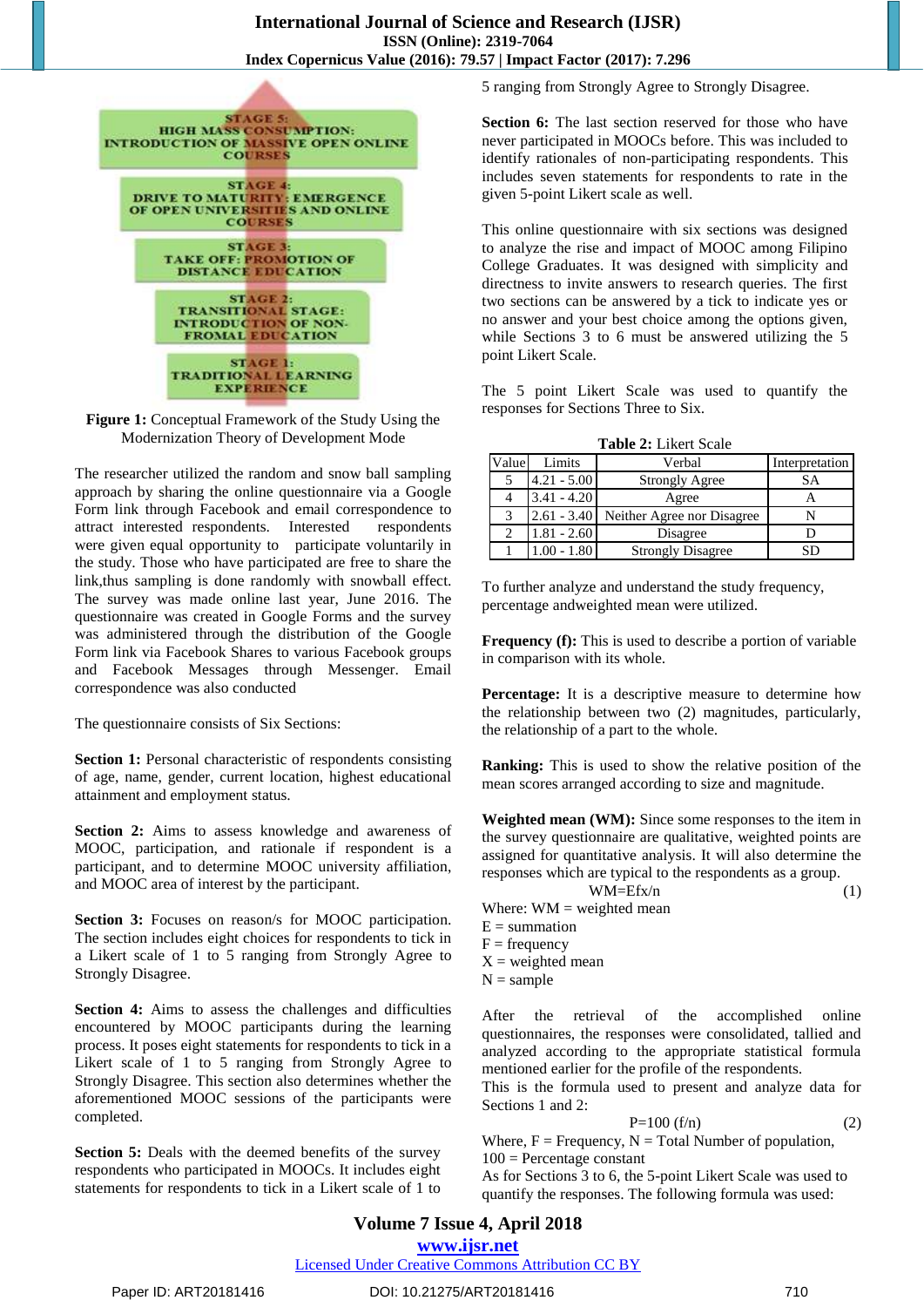F1 (W1) + F2 (W2) + F3 (W3) + F4 (W4) + F5 (W5) / F1 +  $F2 + F3 + F4 + F5$  (3) Where:

F1 = Frequency for Col1 F2 = Frequency for Col2 F3 = Frequency for Col3 F4 = Frequency for Col4 F5 = Frequency for Col5  $W1 = Weighting for Coll$  $W2 = Weiehting for Col2$  $W3 = Weighting for Col3$  $W4 = Weighting for Col4$  $W5 = Weighting for Col5$ 

#### **2.1. Participants**

The respondents were primarily College Graduates in the Philippines who were between ages 20-60. A total sample size of 250 Filipino respondents participated in the (MOOCs) online survey to assess the rise of Massive Open Online Courses (MOOCs)) and its Potential Impact in Modernizing Higher Education Amongst College Graduates. There were 250 total respondents identified as respondents 1 to 250 for reasons of confidentiality and anonymity.Tabulated data below presents the profiles of the respondents study.

Table 3 presents the age distribution of the participants of the study. The garnered data showed that more than a half of the respondents belongs to the age range of 20- 29 years old with 55.2%; followed by the 20.8 % which consist of 52 respondents that falls under the age range of 30-39 years old; while 38 other respondents falls neither of the 3 with 15.2%. The lowest quantity of respondents" age range falls from 40 to 49 years old with 8.8% which concludes to a hundred percent.

**Table 3:** Age Range of the Respondents

| AGE     | <b>MOOC</b> Students and Non-Students |        |   |
|---------|---------------------------------------|--------|---|
|         |                                       | %      | R |
| $20-29$ | 138                                   | 55.2   |   |
| 30-39   | 52                                    | 20.8   |   |
| 40-49   | 22                                    | 8.8    |   |
| Others  | 38                                    | 15.2   |   |
| Total   | 250                                   | 100.00 |   |

The gender information reveals that females are predominant in the population of the study, accounting to 67.2 percent or 168 female respondents heading over to the population of the males which has 32.8% or 82 male respondents.

**Table 4:** Gender Profile of the Respondents

| Gender | <b>MOOC</b> Students and Non-Students |        |  |  |
|--------|---------------------------------------|--------|--|--|
|        |                                       | $\%$   |  |  |
| Male   |                                       | 32.8   |  |  |
| Female | 168                                   | 67 2   |  |  |
| Total  |                                       | 100.00 |  |  |

Majority of the respondents are situated in the Philippines accounting to 62.4% of the population or obtaining a hundred and fifty six respondents (156). While the remaining 37.6% of the respondents belongs to the working population

of the Filipinos abroad.

**Table 5:** Location Setting of the Respondents

| Location    | <b>MOOC</b> Students and Non-Students |        |  |
|-------------|---------------------------------------|--------|--|
|             |                                       |        |  |
| Philippines | '56                                   | 62.4   |  |
| Abroad      | 94                                    | 37.6   |  |
| Total       |                                       | 100.00 |  |

It reflected that those with Bachelor"s degree obtained the highest percentage with 87.2 %, followed by those with Master's degree with 9.6% and the least who participated were those who had Doctorate degrees with only 3.2%.

**Table 6:** Educational Attainment of the Respondents

| <b>Educational Attainment</b> | <b>MOOC</b> Students and Non-Students |      |  |
|-------------------------------|---------------------------------------|------|--|
|                               |                                       |      |  |
| Bachelor's Degree             | 218                                   | 87.2 |  |
| Master's Degree               | 24                                    | 96   |  |
| Doctorate Degree              |                                       | 3.2  |  |
| Total                         | 250                                   |      |  |

The prevalent population of respondents lands on the Health Science and Medical Care field of career quantifying to 74 respondents or 29.6 % of the entire population. This is followed by the Education and Training personnel with 20.8%; Arts, Audio, Video, Media, and Communications with 15.2%; Science, Technology, Engineering, Mathematics with 13.6%, Architecture and Construction with 4.8%; Business Management and Administration with 4%; Marketing, Sales, and Service with 3.2%; Agriculture, Food, and Natural Resources with 2.4%.

While Hospitality and Tourism, Human Services as well as Law, Public Safety and Security are statistically tied garnering 1.6% of the total entirety. Finance, Transportation, Distribution and Logistics were also tied with 0.8 percent, whereas the remaining fields in Manufacturing, Government and Public Administration both acquired zero respondents.

Table 7: Respondents' Field/ Career Orientation

| Field/Career                                            |                | <b>MOOC</b> Students and |      |  |
|---------------------------------------------------------|----------------|--------------------------|------|--|
|                                                         |                | Non-Students             |      |  |
|                                                         | F              | $\%$                     | R    |  |
| Agriculture, Food, and Natural Resources                | 6              | 2.4                      | 8    |  |
| Architecture and Construction                           | 12             | 4.8                      | 5    |  |
| Arts, Audio, Video, Media, and<br>Communications        | 38             | 15.2                     | 3    |  |
| Business Management and Administration                  | 10             | 4                        | 6    |  |
| <b>Education and Training</b>                           | 52             | 20.8                     | 2    |  |
| Finance                                                 | 2              | 0.8                      | 10.1 |  |
| Government and Public Administration                    | 0              | 0                        |      |  |
| Hospitality and Tourism                                 | 4              | 1.6                      | 9.1  |  |
| Manufacturing                                           | 0              | 0                        |      |  |
| Human Services                                          | 4              | 1.6                      | 9.2  |  |
| Law, Public Safety, Security                            | 4              | 1.6                      | 9.3  |  |
| Marketing, Sales, and Service                           | 8              | 3.2                      | 7    |  |
| Science, Technology, Engineering,<br><b>Mathematics</b> |                | 13.6                     | 4    |  |
| Transportation, Distribution and Logistics              | $\overline{c}$ | 0.8                      | 10.2 |  |
| Health Science and Medical Care                         | 74             | 29.6                     |      |  |
| Total                                                   | 250            | 100.00                   |      |  |

# **Volume 7 Issue 4, April 2018 <www.ijsr.net>**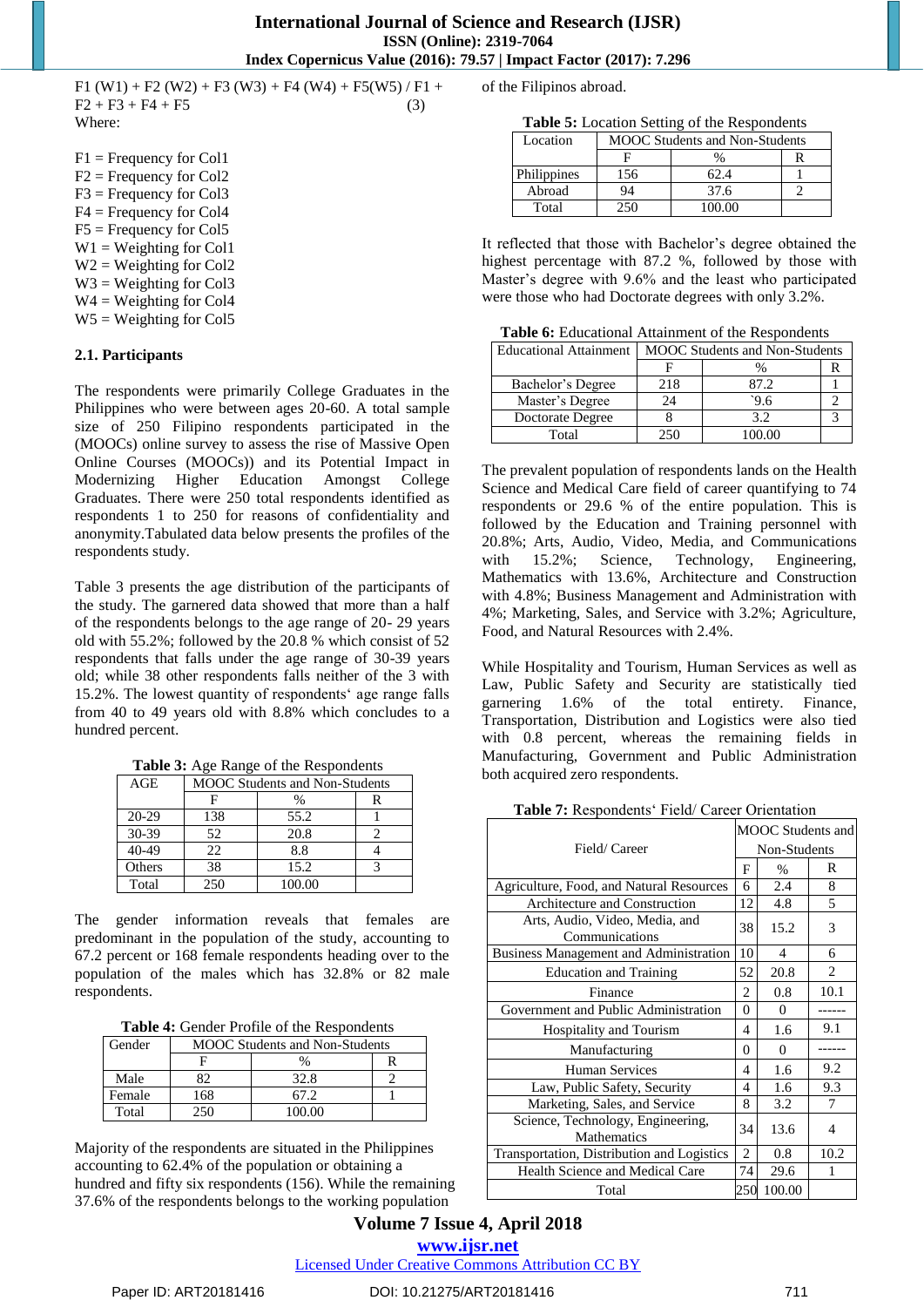Respondents who are full time employed to their respective fields dominates the status of employment of the respondents of study which gained 60%, followed by the unemployed population with 20.8% and the least percentage (19.2%) falls under the part-time employees.

| <b>rapic of Batta</b> s of Employment |                                       |        |  |  |
|---------------------------------------|---------------------------------------|--------|--|--|
| <b>Status of Employment</b>           | <b>MOOC</b> Students and Non-Students |        |  |  |
|                                       |                                       |        |  |  |
| Full-time                             | 150                                   |        |  |  |
| Part-time                             | 48                                    | 19.2   |  |  |
| Unemployed                            | 52                                    | 20.8   |  |  |
| Total                                 | 250                                   | 100.00 |  |  |

**Table 8:** Status of Employment

# **3. Results and Discussion**

#### **3.1 Level of awareness and participation in MOOC's amongst Filipino Graduates**

Aside from the MOOC platforms Udacity, Coursera, Udemy and Edx various platforms and groups arose to provide quality distance education in just one click. Table 1 furnished a list of MOOC providers and its corresponding websites.

| <b>MOOC</b> Provider Address  | <b>Address</b>                      |
|-------------------------------|-------------------------------------|
| Alison                        | www.Alison.com                      |
| Apnacourse                    | www.apnacourse.com                  |
| <b>Canvas Network</b>         | www.cancas.net                      |
| Carnegie Mellon               | www.cmu.edu                         |
| University                    |                                     |
| Class central                 | www.class-central.com               |
| Coursera                      | www.coursera.org                    |
| Curricki                      | www.curriki.org                     |
| EdX courses                   | www.edx.org                         |
| FutureLearn                   | www.futurelearn.com                 |
| iTunesU                       | www.apple.com/education/ipad/itunes |
| u iversity                    | www.iversity.org                    |
| Janux                         | www. Janux .ou.edu                  |
| Miríada X                     | www. Miríada X.net                  |
| MIT Open CourseWare           | www.ocw.mit.edu                     |
| Open Education Europa         | www.Open Education Europa.eu        |
| Open HPI                      | www.openhpi.de                      |
| Open Learning courses         | www.Openlearning.com                |
| Open Learn                    | www.openlearn.edu                   |
| P2P University                | www.p2pu.org                        |
| Qualt                         | www.qualt.com                       |
| SyMynd courses                | www.symynd.com                      |
| <b>Stanford's Free Online</b> | www.stanford.edu                    |
| Courses                       |                                     |
| <b>Udacity</b> courses        | www.udacity.com                     |
| University of the People      | www. uopeople.edu                   |
| Unow                          | www.unow.fr                         |
| WikiEducator content          | www.wikieducator.org                |
| Wikiversity                   | www.en.wikiversity.org              |
| Open Yale courses             | www.oyc.yale.edu                    |
| UniversitatPolitècnica de     | www.upvx.es                         |
| València                      |                                     |

In the study conducted, it is known that UPOU is the sole university that offers MOOC"s in the Philippines.Philippines first ever MOOC –"Introduction to Mobile Application Development using the Android Platform"--were offered by UP Open Online University (UPOU) in cooperation with wireless leader Smart Communications Inc in 2013. Tuser and Claudia [25] made mention few courses which UPOU offers, "Child Right Protection and Promotion; Business Process Management 101; Introduction to Inter-local Cooperation; Business Communication; Art in ASEAN Region; and Oral Communication & Conversational in English'. UP website [26] presented its official platform, MODEL (Massive Open Online Distance E-Learning). Due to limited MOOC providers in the country, there appears to be no local study status, existence, and potentialities of MOOC offered in the Philippines. However despite this, the survey conducted showsthat majority of respondents are aware on the existence of MOOC accounting to 62% and only 32% of respondents were unaware of MOCC.



**Figure 2:** Level of Awareness of MOOCs in the Philippines

Notwithstandingthe fact that there is a high awareness in the existence of MOOCs among the randomly picked respondents, the study reported that only a small portion participated in an MOOC courses. Figure 3 shows that 12.8% of the respondents who are aware participated in an MOOC course while the huge number accounting to 87.2% respondents did not partake to any MOOC courses.



**Figure 3:** Frequency Participation in MOOCs in the Philippines

Figure 4 presents the completion rate of the respondents who partake in any MOOC course. The survey revealed that 75% of the participants finished their MOOC course whereas only a part of the quarter was not able to finish their MOOC courses.



**Figure 4:** Completion Rate

**Volume 7 Issue 4, April 2018 <www.ijsr.net>**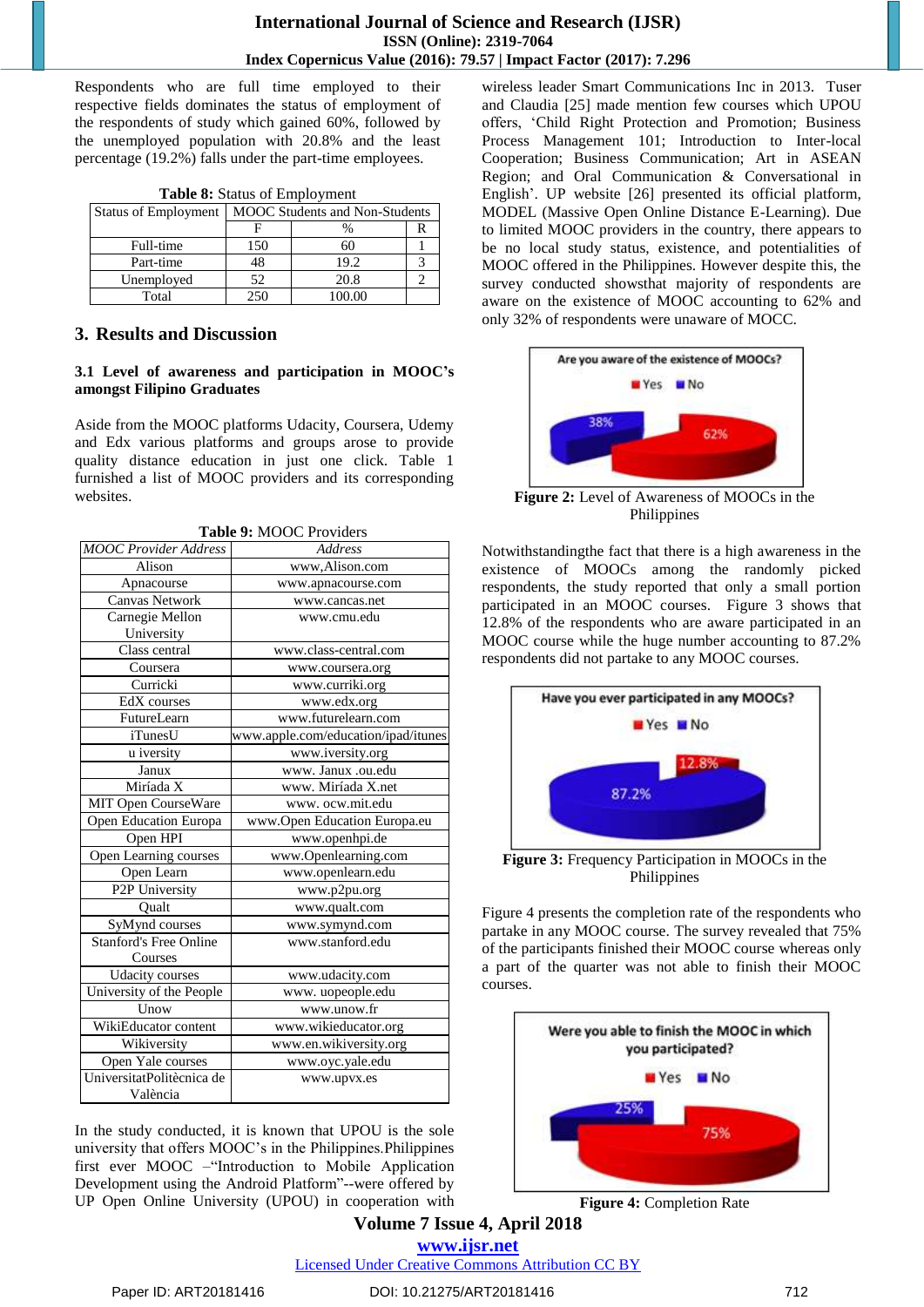Figure 5 provided respondent's reason of participating in MOOC courses. The 5 point Likert Scale wasutilized to quantify the responses with corresponding limits and verbal interpretation coupled with series of formulas used to get the Frequency, Ranking and Weighted Mean, the survey reveals that improving ones skills to their chosen job –"I wanted to gain specific skills to do better in my job"- tops the answer of the respondents.



**Figure 5:** Reason of Participating in MOOC"s

#### **3.2 Factors that prevents Filipino graduates to engage in MOOC's**

non-MOOC participants agrees that lack of time prevents them to partake in MOOC courses.

Amongst all the reasons provided in the survey, FIGURE 6: Reason of Not-Participating in MOOC"s shows that most of



Figure 6: Reason of Not-Participating in MOOC's

# **3.3 Filipino graduates perceived benefits of engaging in MOOC's**

of partaking in MOOC opportunities the survey showed that respondents affirms that MOOC will enhance their skills for their current job.

In FIGURE 7: Benefits of Participating in MOOC"s the results showed that MOOC participants deemed benefits

# **Volume 7 Issue 4, April 2018**

**<www.ijsr.net>**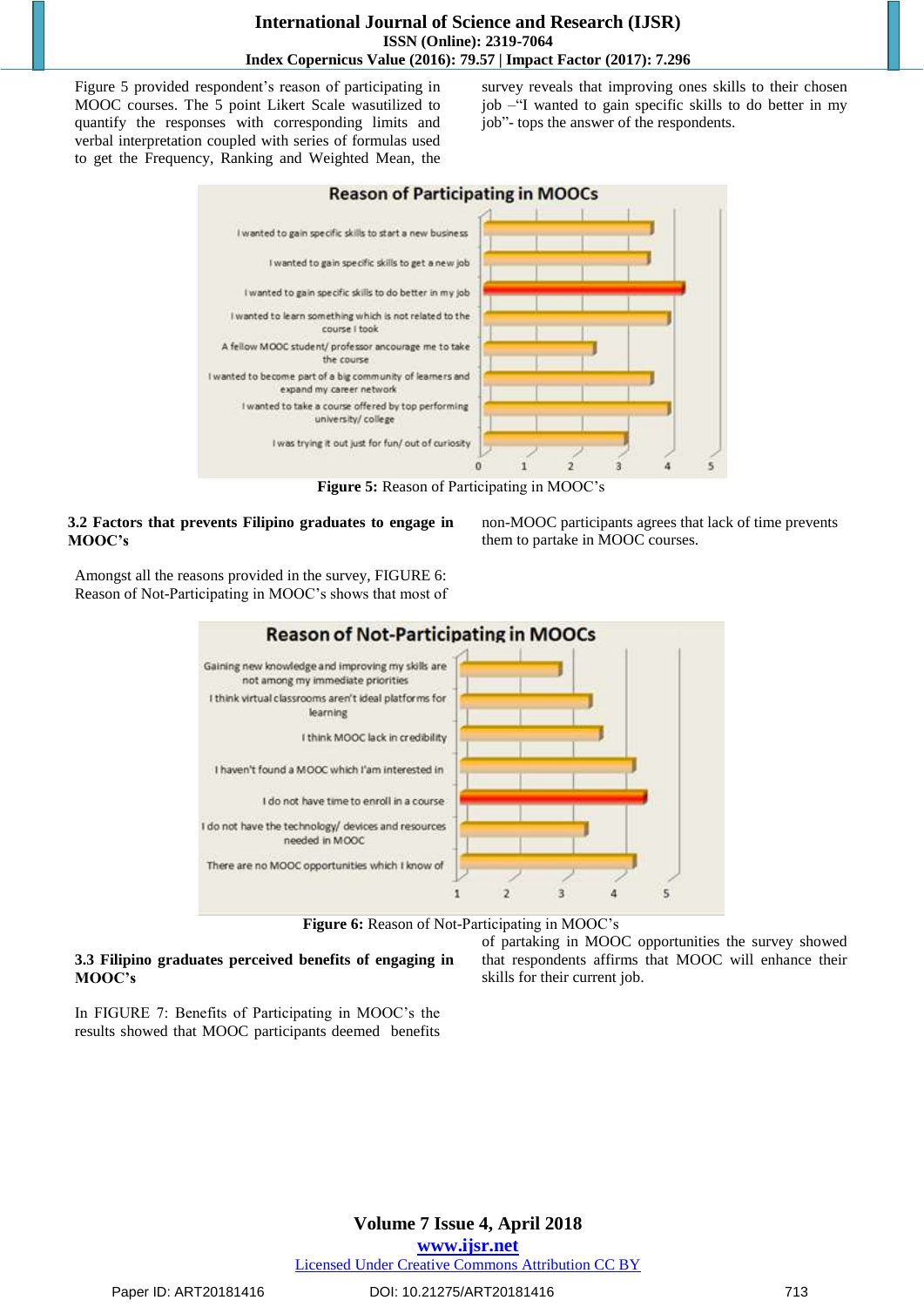#### **International Journal of Science and Research (IJSR) ISSN (Online): 2319-7064 Index Copernicus Value (2016): 79.57 | Impact Factor (2017): 7.296**



**Figure 7:** Benefits of Participating in MOOC"s

#### **3.4Challenges and difficulties faced by Filipino graduates in engaging in MOOC's**

Amongst all the difficulties and challenges noted in the survey, the respondents only expressed their affirmation on the statement which noted that MOOCs demanded computer and software literacy. This somehow reflects that while there is an awareness of the existence of MOOCs, Filipino College Graduates who might be interested in MOOCs are repelled by the fact that MOOCs would necessitate an intermediate level of computer and software literacy - a quality which many Filipino College Graduates do not possess



**Figure 8:** Challenges and Difficulties Encountered by MOOC Students

# **4. Conclusion**

Based on the findings of the study, the researcher arrives at the following conclusions:

- 1) The low participation rate of Filipinos in MOOCs is largely attributed to the lack of awareness of its existence and lack of awareness in the present MOOC opportunities. At present, there still remains to be very limited MOOCs offered to Filipinos by local universities, colleges, and learning institutions.
- 2) The primary reason why MOOC participants took

MOOCs is because they wanted to gain specific skills to do their jobs better. This is in line with the global view that MOOCs offer professional development. MOOC participants were not encouraged by their peers to take part of MOOCs, thus somehow implying that MOOCs are still not that popular in the Philippines.

3) Filipino College graduates are willing to partake in MOOC opportunities, provided that they have time to do so, because they strive for professional development. Also, these results show that Filipino College Graduates are equipped with the physical

# **Volume 7 Issue 4, April 2018 <www.ijsr.net>**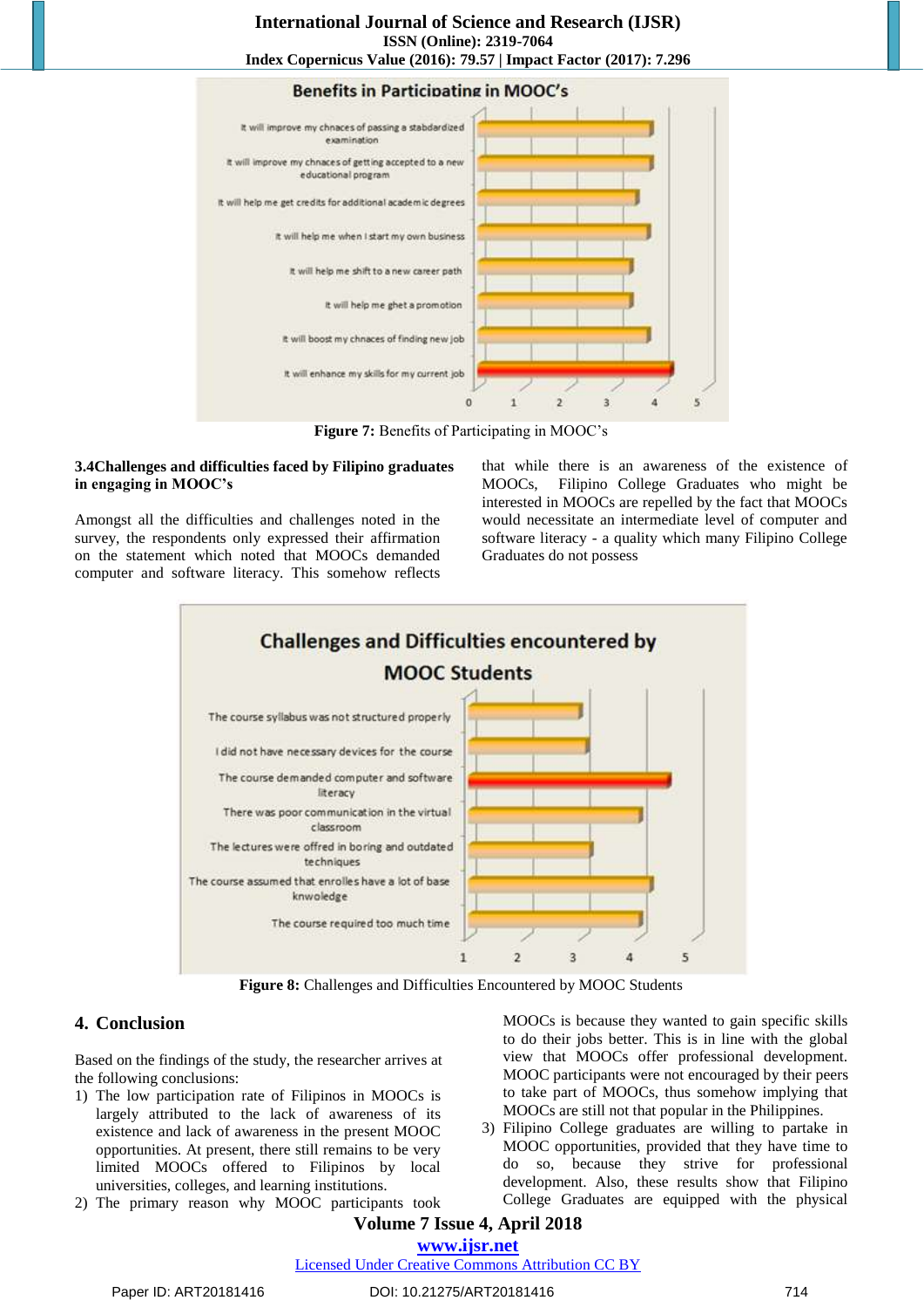devices required of MOOCs.

The results also confirm that there is a need for more MOOC opportunities in the Philippines, offered by Philippine universities, colleges and learning institutions. Local learning institutions can perhaps create MOOC opportunities which are designed and geared toward the interests and for the benefit of Filipino College Graduates.

Based on the findings of the study, the researcher arrives at the following recommendations:

MOOC as a Triple "A" Unique Education Scheme (affordable, accessible and appropriate) is a key factor towards a new era of educational awakening and advancement in recognition of the fact that equitable access to education is a basic right of every Filipino. MOOC can be the answer to the shortage of classrooms and teachers all over the country and can further improve literacy rate. This will also facilitate skills training and enhancement for job placement.

- a) MOOC subtitles should be presented in different dialects and languages in written text and while watching videos to help solve language gap.
- b) MOOC should be made available to every Filipino as a basic human right and as a supplement and/or an option if and when formal education that is popularly known and practiced is not available.
- c) National Comprehensive Campaign for information dissemination should be provided to raise level of awareness and reach interested population through the Department of Education, Department of Interior and Local Government (DILG) and Technical Education and Skills Development Authority (TESDA).
- d) MOOC Seminar and Training for qualified and interested educators should be provided nationwide for proper implementation and sustainability.
- e) Provision of appropriate funding, support mechanism and regulatory measures by the Commission on Higher Education and Department of Education are needed for the proper implementation and sustainability.
- f) Partnership of higher educational institutions (HEIs) with labor, manpower and commercial establishments towards specialized MOOCs focusing on career development, skills training and job placement will help solve the unemployment issues.
- g) MOOCs specific for adolescents, housewives, retirees and advanced MOOCs with career enhancement should be made available in partnership with DILG and TESDA to reach the grass root level all over the country.

# **References**

- [1] Anderson D., Journal of children and media, Routledgetaylor and francis group, 2007
- [2] Bayne, S. The Europa World Of Learning 2016. 19th ed. London: Routledge, Taylor & Francis Group, 2016. Print.
- [3] Bonk, Curtis Jay et al. MOOCs And Open Education Around The World. 1st ed. Routledge, 2015.Print.
- [4] Borgatta, Edgar F, and Rhonda J.V Montgomery.

Encyclopedia Of Sociology. 2nd ed. New York [etc.]: Macmillan Reference USA, 20001. Print.

- [5] Brown, M. MOOCs as social practice: A kaleidoscope of perspectives. London. Portland Press. 2016.Print.
- [6] Chen, J.C. Opportunities And Challenges Of MOOCS: Perspectives From Asia. 1st ed. Taiwan, China: National Taiwan Normal University, 2013.
- [7] Chen, J., Barnett, D. R. and Stephens, C. "Fad or future: The advantages and challenges of massive open online courses (MOOCs)" (2013): 406-418. Web.
- [8] Dillahunt, Tawanna R, Brian Zengguang Wang, and Stephanie Teasley. "Democratizing Higher Education: Exploring MOOC Use Among Those Who Cannot Afford A Formal Education". The International Review of Research in Open and Distributed Learning 15.5 (2014): n. pag.
- [9] Endozo, P. "MOOCsFor Beginners". Philippine Daily Inquirer 2013, June 22: n. pag.
- [10]Garrido, M., Keope., Andersen.,"An Examination of MOOC Usage for Professional Workforce Development Outcomes In Colombia, The Philippines, & South Africa. Seattle: Technology & Social Change Group". University of Washington Information School, 2016.
- [11] Karnouskos, S, and M Holmlund. "Impact Of Massive Open Online Courses (MOOCs) On Employee Competencies And Innovation". Master's Thesis. Blekinge Institute of Technology Print.
- [12] Kesim, M, and H Altınpulluk. "A Theoretical Analysis Of MOOCS Types From A Perspective Of Learning Theories". Anadolou University, 2014. Print
- [13]Mahraj, K. "The Trouble With Online College". The New York Times 2013: n. pag.
- [14]Muzafarova, T., and Kaya, E., "Survey of Awareness of Massive Open Online Courses (MOOC) a Case of International Black Sea University Students, Georgia Journal of Education"; ISSN 2298-0172; Volume 3, Issue 2. (2014): n. pag.
- [15] Noor, N. S. "Exploring the opportunities of MOOC: A model plan for the library". Dhaka University Institutional Repository. Print
- [16]Online available: [https://www.class](https://www.class-central.com/report/moocs-2015-stats/)[central.com/report/moocs-2015-stats/,](https://www.class-central.com/report/moocs-2015-stats/) "By The Numbers: MOOCS In 2015 "Class Central". Class Central's MOOC Report. N.p., 2015. Web.
- [17]Online available: [http://en.wikipilipinas.org/index.php/Homeschooling\\_a](http://en.wikipilipinas.org/index.php/Homeschooling_and_open_universities_in_the_Philippines) nd open universities in the Philippines, "Home schooling and open universities in the Philippines". WikiPilipinas. N.p., 2016.Web.
- [18] Online available: [https://en.wikipedia.org/wiki/Internet\\_in\\_the\\_Philippine](https://en.wikipedia.org/wiki/Internet_in_the_Philippines) [s,"](https://en.wikipedia.org/wiki/Internet_in_the_Philippines)Internet in the Philippines". Wikipedia. N.p., 2016.Web.
- [19]Online available: [https://en.wikipedia.org/wiki/Massive\\_open\\_online\\_cou](https://en.wikipedia.org/wiki/Massive_open_online_course) [rse,](https://en.wikipedia.org/wiki/Massive_open_online_course)"Massive open online course". Wikipedia. N.p., 2016.Web
- [20]Online available: [http://monitor.icef.com/2016/04/mooc-learners-in](http://monitor.icef.com/2016/04/mooc-learners-in-developing-countries-focused-on-career-development/)[developing-countries-focused-on-career-](http://monitor.icef.com/2016/04/mooc-learners-in-developing-countries-focused-on-career-development/)

# **Volume 7 Issue 4, April 2018**

#### **<www.ijsr.net>** [Licensed Under Creative Commons Attribution CC BY](http://creativecommons.org/licenses/by/4.0/)